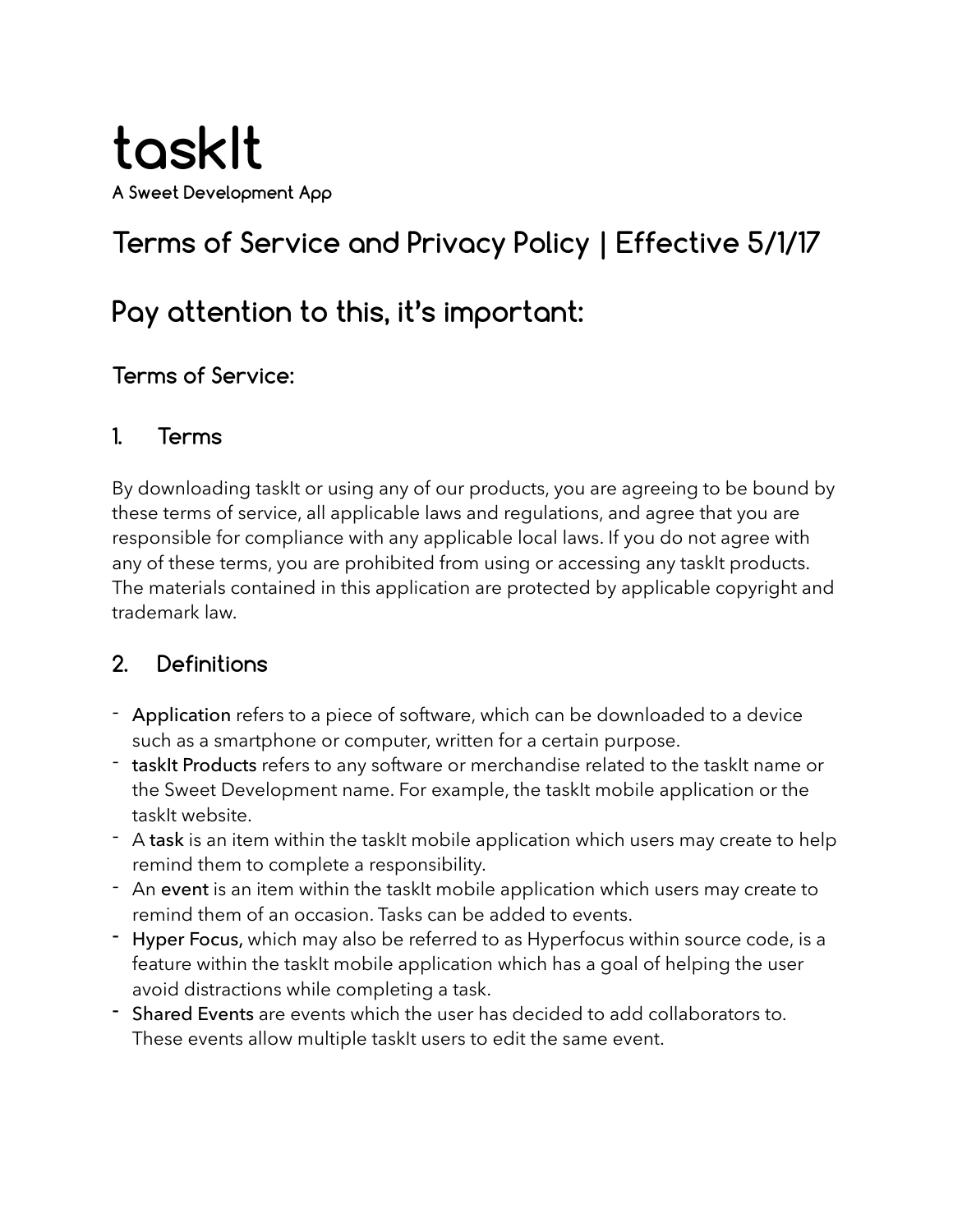## **3. Use License**

- a. Permission is granted to download one copy of the taskit application for each device one owns or has permission to use for personal, non-commercial use only. This a grant of a license, not a transfer of title, and under this license you may not:
	- I. Modify or copy the any of taskIt's products;
	- II. use the materials for any commercial purpose, or for any public display (commercial or non-commercial);
	- III. attempt to decompile or reverse engineer any software contained in taskIt's mobile application or website;
	- IV. remove any copyright or other proprietary notations from the materials; or
	- V. transfer the materials to another person or "mirror" the materials on any other server or device;

b. This license shall automatically terminate if you violate any of these restrictions and may be terminated by taskIt or Sweet Development at any time. Upon terminating your viewing of these materials or upon the termination of this license, you must destroy any downloaded materials in your possession whether in electronic or printed format.

c. taskIt developers reserve the right do disable or delete a user account at any time if suspicious activity is suspected. In this situation, this license shall automatically terminate.

## **4. Disclaimer and Warranty**

- a. taskIt products are provided on an 'as is' basis. taskIt makes no warranties, expressed or implied, and hereby disclaims and negates all other warranties including, without limitation, implied warranties or conditions of merchantability, fitness for particular purpose, or non-infringement of intellectual property or other violation of rights.
- b. Further, taskIt does not warrant or make any representations concerning the accuracy, likely results, or reliability of the use of any of its products or otherwise relating to such materials or on any sites or services linked to this product.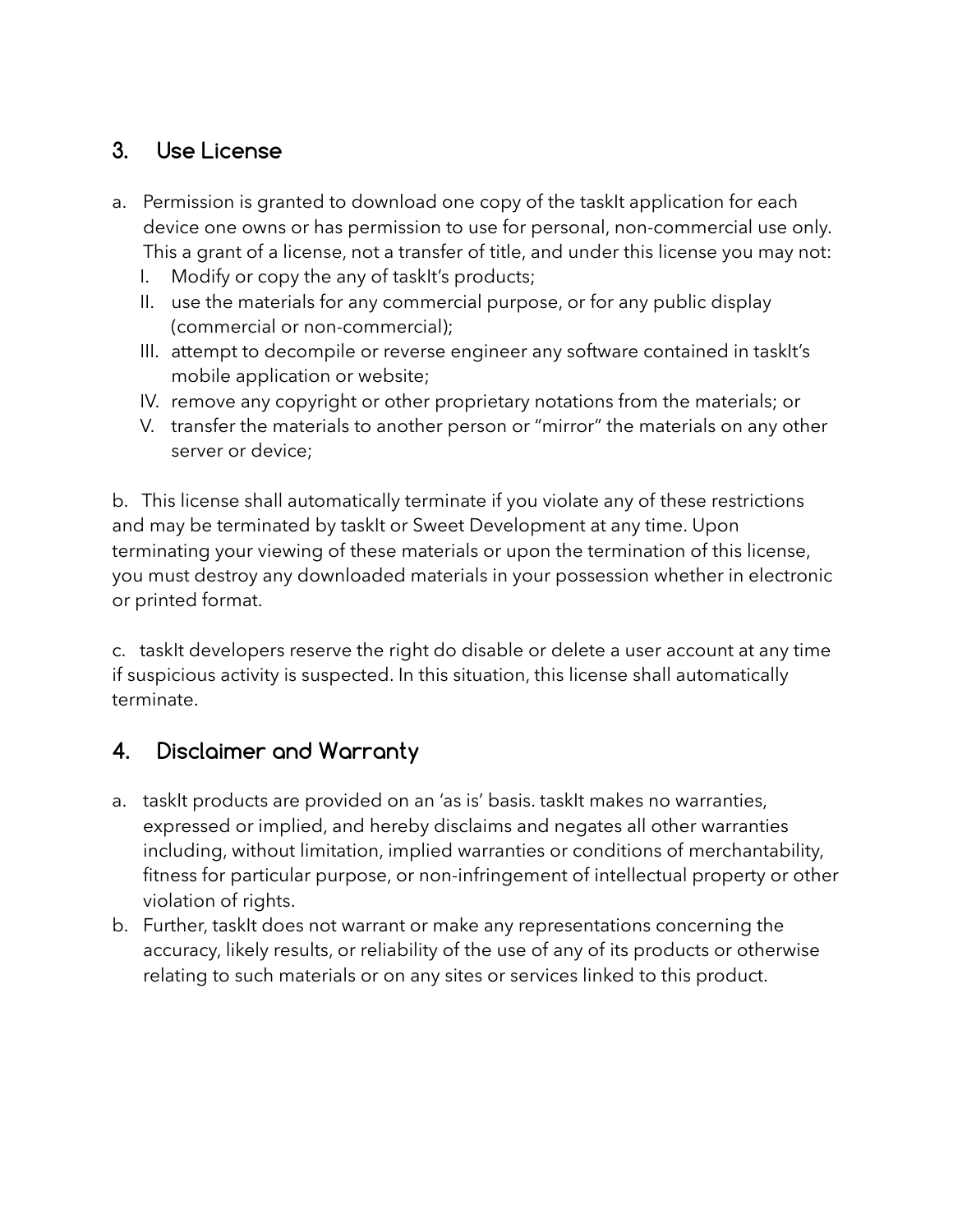## **5. Limitations**

In no event shall taskIt or its suppliers be liable for any damages (including, without limitation, damages for loss of data or profit, or due to business interruption) arising out of the use for inability to use taskIt products, even if taskIt or a taskIt authorized representative has been notified orally or in writing of the possibility of such damage. taskIt is also not responsible for any charges from use of cellular data. Because some jurisdictions do not allow limitations on implied warranties, or limitations of liability for consequential or incidental damages, these limitations may not apply to you.

## **6. Accuracy of materials**

The materials appearing in taskIt products could include technical, typographical, or photographic errors. taskIt does not warrant that any of the materials on its website are accurate, complete or current. taskIt may make changes to products at any time without notice. However, taskIt does not make any commitment to update the materials.

#### **7. Links**

taskIt has not reviewed all of the services linked to taskIt products and is not responsible for the contents of any such liked site or service. The inclusion of any link does not imply endorsement by taskIt of the site or service. Use of any such linked website or service is at they user's own risk.

#### **8. Modifications**

taskIt may revise these terms of service for its products at any time without notice. By using taskIt products you are agreeing to be bound by the then current version of these terms of service.

#### **9. Governing Law**

These terms and conditions are governed by and construed in accordance with the laws of New York and you irrevocably submit to the exclusive jurisdiction of the courts in that State or location.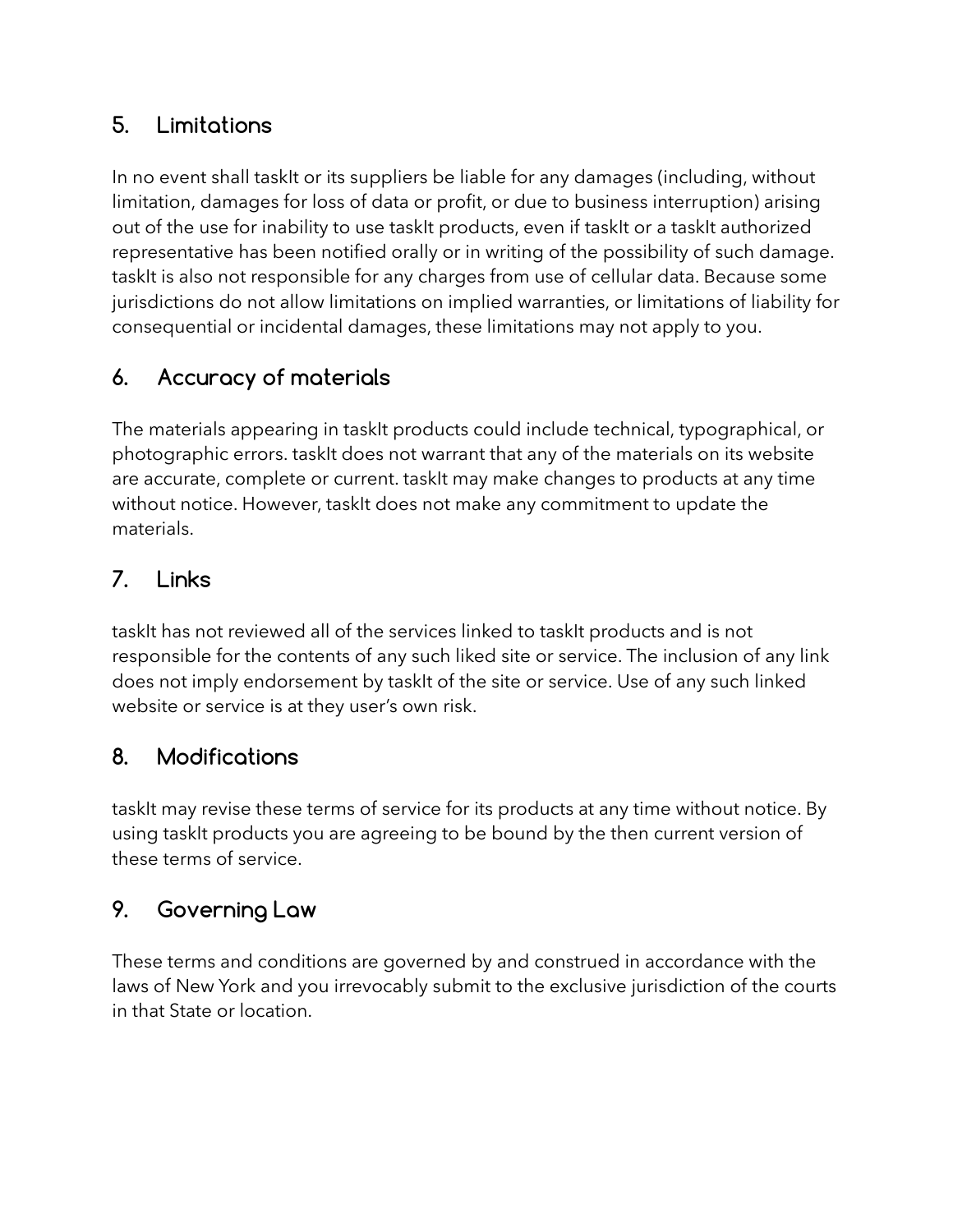## **Privacy Policy:**

taskIt values your privacy.

It is taskIt's policy to respect your privacy regarding any information we may collect while operation our products. Accordingly, we have developed this privacy policy in order for you to understand how we collect, use, communicate, disclose, and otherwise make use of personal information. We have outlined our privacy policy below.

- We will collect personal information by lawful and fair means and, where appropriate, with the knowledge or consent of the individual concerned.
- taskIt uses the Google Firebase service as a backend service. [\(https://](https://firebase.google.com) [firebase.google.com\)](https://firebase.google.com) This means that all personal information collected from a user are stored in a Firebase database.
- We will collect and use personal information solely for fulfilling those purposes specified by us and for other ancillary purposes, unless we obtain the consent of the individual concerned or as required by law.
- Personal data should be relevant to the purposes for which it is to be used, and, to the extent necessary for those purposes, should be accurate, complete, and up-todate.
- We will protect personal information by using reasonable security safeguards against loss or theft, as well as unauthorized access, disclosure, copying, use or modification.
- We will make readily available to customers information about our policies and practices relating to the management of personal information. We will only retain personal information for as long as necessary for the fulfillment of those purposes.
- We will only retain personal information for as long as necessary for the fulfillment of those purposes.

#### What information do we collect about you and why?

All information we collect about you is collected directly from you. In order to use taskIt, you are required to create an account with a valid email address and password. Your email address is kept private and cannot be seen by any other users of taskIt. Email addresses are viewable taskIt developers and used for identification in the database only. Passwords are NOT viewable to taskIt developers and can only be changed through a password reset email. We collect this information from you to store your account and account information. Your email address may become viewable to other users if and only if you are both collaborating on a shared event. In